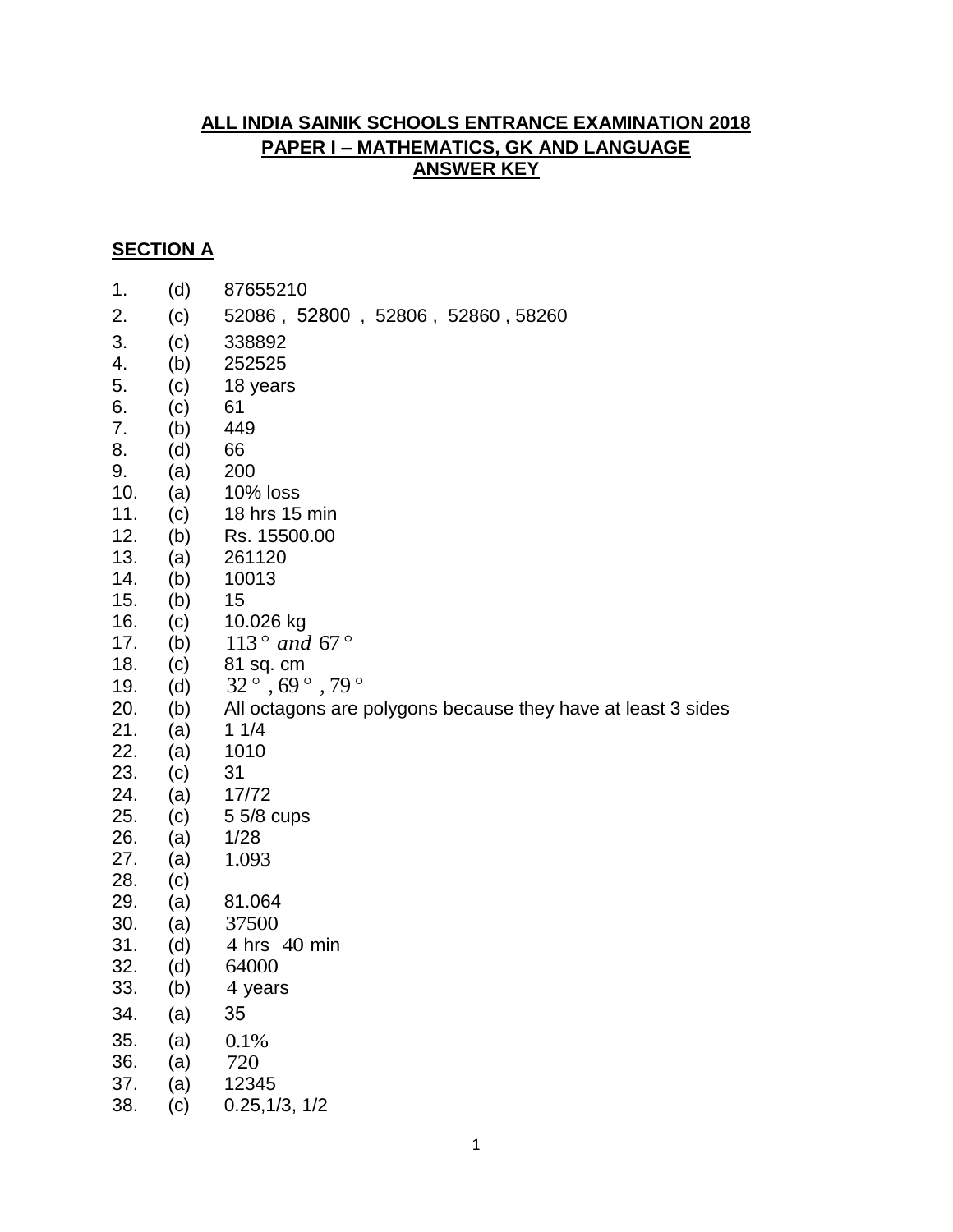| 39. | (d) | 5m/sec           |
|-----|-----|------------------|
| 40. | (b) | $93.3^{\circ}$ C |
| 41. | (a) | 2970             |
| 42. | (c) | 0.9125           |
| 43. | (a) | 58<br>174<br>232 |
| 44. | (c) | 520m             |
| 45. | (d) | Rs.3000000       |
| 46. | (d) | <b>Rs 28</b>     |
| 47. | (b) | 1872             |
| 48. | (c) | 20%              |
| 49. | (c) | 44 sq cm         |
| 50. | (b) | 3/20             |
|     |     |                  |

51. (a) a fibrous outer covering

## **SECTION B**

| 52.<br>53.<br>54.<br>55.<br>56.<br>57.<br>58.<br>59.<br>60.<br>61.<br>62.<br>63.<br>64.<br>65.<br>66.<br>67.<br>68.<br>69.<br>70.<br>71.<br>72.<br>73. | (b)<br>(c)<br>(c)<br>(c)<br>(c)<br>(d)<br>(d)<br>(a)<br>(b)<br>(b)<br>(b)<br>(c)<br>(c)<br>(d)<br>(b)<br>(b)<br>(d)<br>(d)<br>(d)<br>(d)<br>(b)<br>(d) | beriberi<br>dogs<br>chemical change<br>soil erosion<br>mammals<br>nervous<br>brain<br>buoyant force<br>Aryabhatta<br>seismologists<br>oxygen<br>globe<br>have a thin soil cover<br>weather<br><b>River Congo</b><br><b>Temperate Zone</b><br>loss of hearing<br>Syed Ahmad Khan<br>suppress nationalism<br>complete Independence<br>552 members<br>another world war |
|--------------------------------------------------------------------------------------------------------------------------------------------------------|--------------------------------------------------------------------------------------------------------------------------------------------------------|----------------------------------------------------------------------------------------------------------------------------------------------------------------------------------------------------------------------------------------------------------------------------------------------------------------------------------------------------------------------|
|                                                                                                                                                        |                                                                                                                                                        |                                                                                                                                                                                                                                                                                                                                                                      |
|                                                                                                                                                        |                                                                                                                                                        |                                                                                                                                                                                                                                                                                                                                                                      |
| 74.                                                                                                                                                    | (c)                                                                                                                                                    | fast means of transport                                                                                                                                                                                                                                                                                                                                              |
| 75.                                                                                                                                                    | (c)                                                                                                                                                    | any topic                                                                                                                                                                                                                                                                                                                                                            |
|                                                                                                                                                        |                                                                                                                                                        |                                                                                                                                                                                                                                                                                                                                                                      |
|                                                                                                                                                        |                                                                                                                                                        |                                                                                                                                                                                                                                                                                                                                                                      |